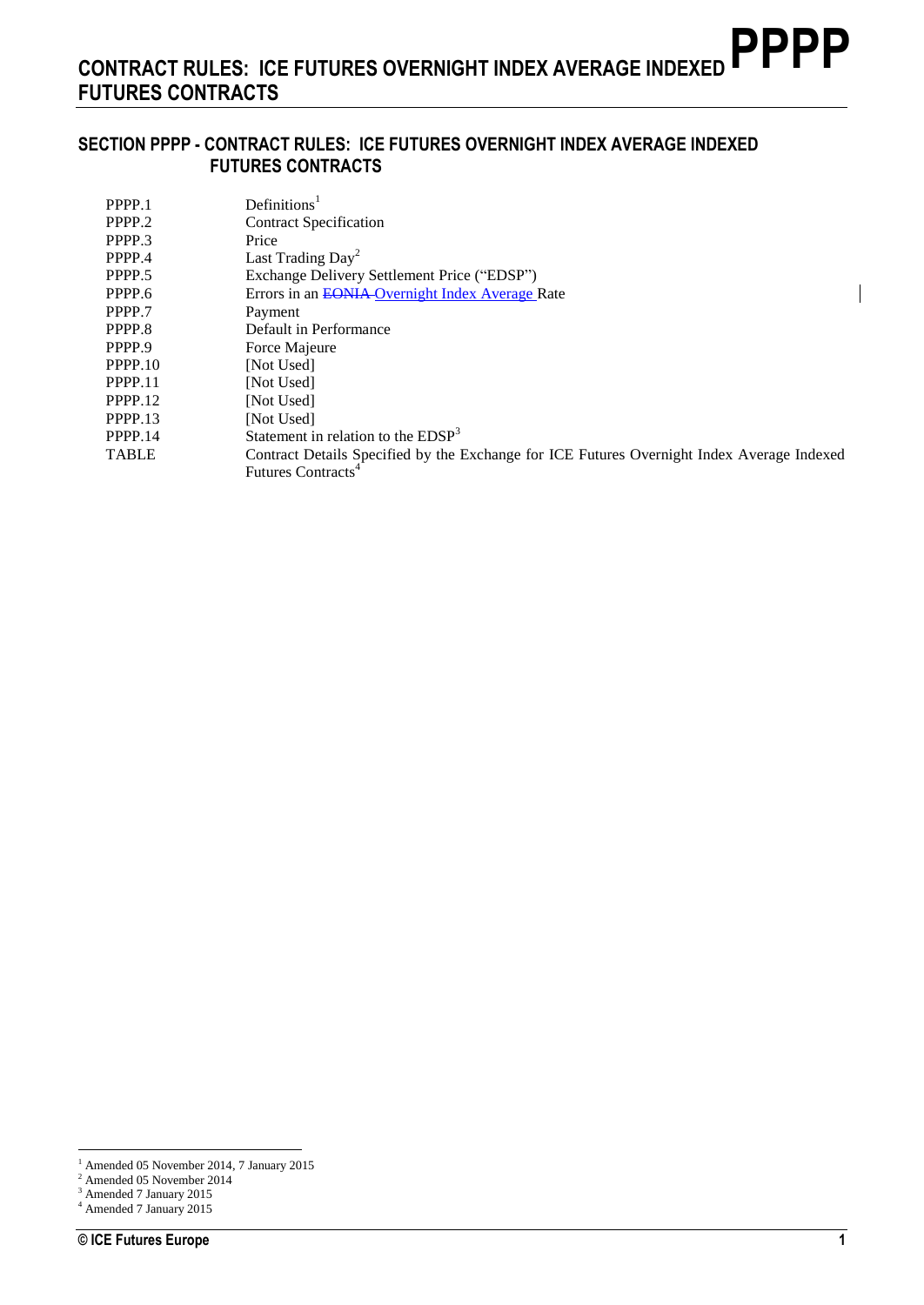### **PPPP.1 DEFINITIONS<sup>5</sup>**

- (a) Save as otherwise specified herein, words and phrases defined in the Regulations shall have the same meanings in these Contract Rules and in the Administrative Procedures.
- (b) In these Contract Rules and the Administrative Procedures:

| "Administrative Procedures"           | means the administrative procedures at Rule QQQQ implemented by the<br>Exchange for the purposes of these Contract Rules.                                                                                                                                                                                                                             |
|---------------------------------------|-------------------------------------------------------------------------------------------------------------------------------------------------------------------------------------------------------------------------------------------------------------------------------------------------------------------------------------------------------|
| "Accrual Period"                      | means the period for which quoted rates in the relevant Overnight Index<br>Average are included in the determination of the EDSP in respect of a<br>Contract, where the first day of the Accrual Period is the first calendar<br>day of the Delivery Month, and the last day of the Accrual Period is the<br>last calendar day of the Delivery Month. |
| "Benchmark Administrator"             | means the organisation that is responsible for administering, governing<br>and publishing the relevant currency's OverNight Index Average.                                                                                                                                                                                                            |
| "business day"                        | means:                                                                                                                                                                                                                                                                                                                                                |
|                                       | (i) with respect to Sterling denominated contracts a day on which                                                                                                                                                                                                                                                                                     |
|                                       | commercial banks are open for general business in London                                                                                                                                                                                                                                                                                              |
|                                       | (ii) with respect to Euro denominated contracts a day on which<br>$\ddagger$<br>the Trans-European Automated Real-Time Gross Settlement<br>Express Transfer (TARGET) System is open.                                                                                                                                                                  |
| $\left( \mathrm{_{4}}\right)$         | in relation to the determination of the dates of the Last Trading Day and<br>the Settlement Day for a Contract, a day on which the market, the                                                                                                                                                                                                        |
|                                       | Clearing House, banks in London and the Trans European Automated<br>Real Time Gross Settlement Express Transfer (TARGET) System are<br>open for business; and                                                                                                                                                                                         |
| $\left( \overline{\mathbf{H}}\right)$ | in all other respects, a day on which the Trans European Automated<br>Real Time Gross Settlement Express Transfer (TARGET) System is<br>open.                                                                                                                                                                                                         |
| "Contract"                            | means a contract made expressly or impliedly under these Contract Rules<br>for the sale and purchase of one or more lots, and "registered Contract"<br>means a Contract registered by the Clearing House.                                                                                                                                             |
| "delivery month"                      | means each month specified by the Exchange as such pursuant to the<br>Regulations.                                                                                                                                                                                                                                                                    |
| "EDSP"                                | means the Exchange Delivery Settlement Price and has the meaning<br>attributed to it in Rule PPPP.5.                                                                                                                                                                                                                                                  |
| "EDSP Rate"                           | has the meaning attributed to it in Rule PPPP.5(b).                                                                                                                                                                                                                                                                                                   |

<sup>5</sup> Amended 05 November 2014, 7 January 2015

 $\overline{a}$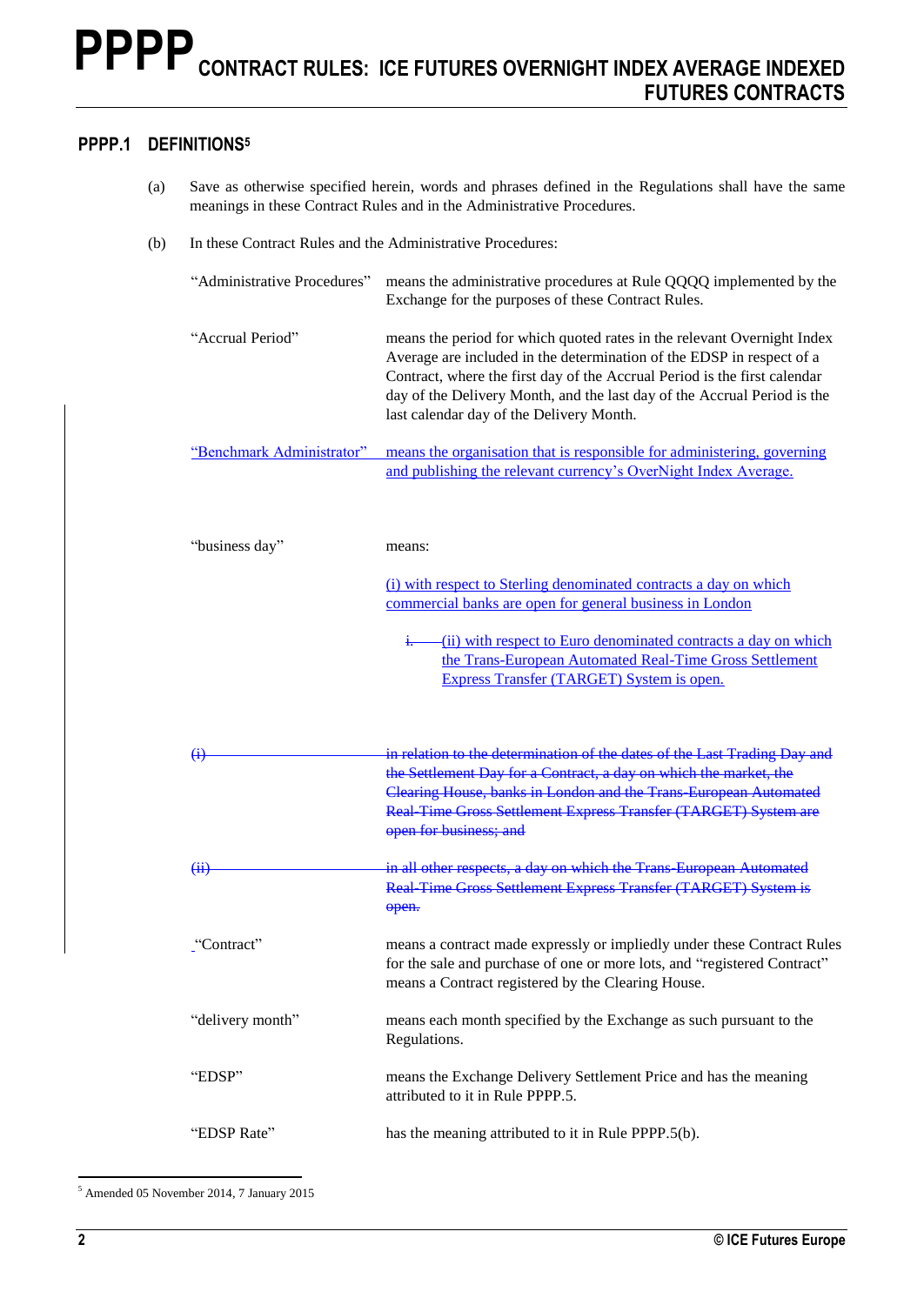| "EONIA"                   | means the Euro OverNight Index Average, being a weighted average rate<br>of interest of euro-denominated overnight unsecured lending transactions<br>in the inter-bank market calculated on each business day by the European<br>Central Bank.                     |
|---------------------------|--------------------------------------------------------------------------------------------------------------------------------------------------------------------------------------------------------------------------------------------------------------------|
| "EONIA rate"              | means a rate computed by the European Central Bank in respect of<br>EONIA on a particular business day <sub>5</sub> expressed on an Actual/360 basis.                                                                                                              |
| "euro" and " $\epsilon$ " | denote the single currency of the European Union introduced in<br>participating Member States pursuant to their participation in Economic<br>and Monetary Union in the European Union.                                                                             |
| "Last Trading Day"        | means, in respect of a delivery month, the last business day in the<br>calendar month (subject to Rule PPPP.4).                                                                                                                                                    |
| " $10t$ "                 | means the unit of trading in respect of a Contract.                                                                                                                                                                                                                |
| "OverNight Index Average" | means a weighted the average rate of interest of overnight unsecured<br>lending transactions in the inter-bank market calculated on each business<br>day by the relevant central bank or other relevant party Benchmark<br>Administrator in the relevant currency. |

"OverNight Index Average rate" means the EONIA rate or the SONIA rate, as the case may be.

| "Member State"     | means a member of the European Union.                                                                                                                              |
|--------------------|--------------------------------------------------------------------------------------------------------------------------------------------------------------------|
| "Settlement Day"   | means:                                                                                                                                                             |
|                    | in respect of with respect to a Contract to which Section A in the<br>(1)<br>Table applies, a delivery month the first business day after the<br>Last Trading Day. |
|                    | with respect to a Contract to which Section B in the Table<br>(ii)<br>applies, the second business day after the Last Trading Day.                                 |
| "SONIA"            | means the Sterling OverNight Index Average as published by the                                                                                                     |
|                    | Benchmark Administrator or its agent;                                                                                                                              |
| "SONIA rate"       | means a rate computed by the Benchmark Administrator or its agent with                                                                                             |
|                    | respect to SONIA on a particular business day.                                                                                                                     |
| "Sterling" and "£" | means the lawful currency of the United Kingdom;                                                                                                                   |

(c) [Not used]

# **PPPP.2 CONTRACT SPECIFICATION**

(a) Each Contract shall be for one or more lots for the delivery month specified.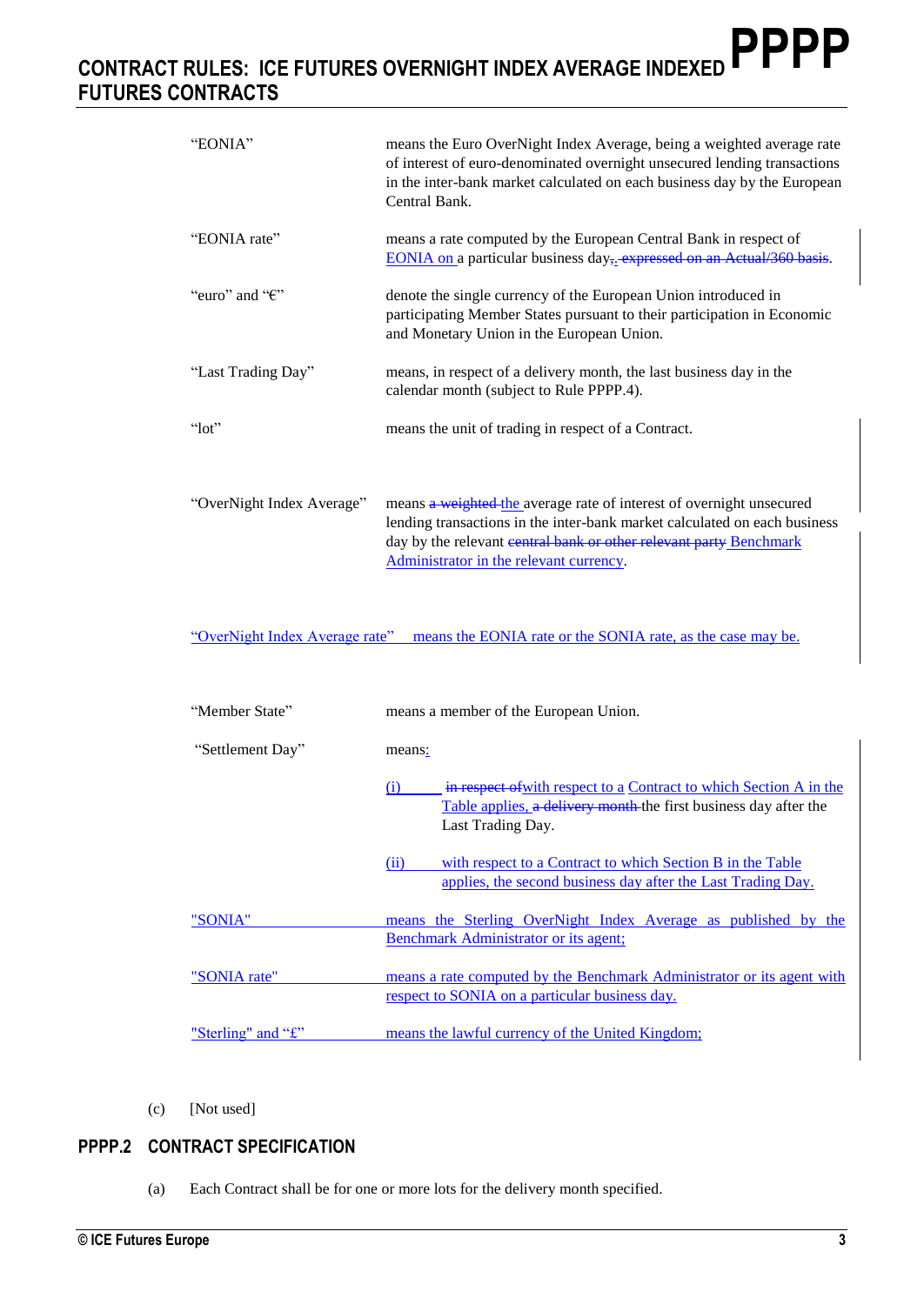### **PPPP.3 PRICE**

- (a) Bids and offers shall be quoted in "Basis Points" and where the minimum price movement is a half Basis Point as specified by the Exchange in the Table, half Basis Points.half Basis Points.
- (b) One Basis Point shall be 0.01 and shall have a value equal to the Basis Point value as specified by the Exchange in the Table.

### **PPPP.4 LAST TRADING DAY<sup>6</sup>**

- (a) On the Last Trading Day:
	- (i) trading in Contracts for the relevant delivery month shall cease at such time as may be specified in the Administrative Procedures.
	- (ii) the Exchange shall calculate the EDSP for such Contracts in accordance with Rule PPPP.5.
- (b) If, at any time after the close of trading two business days prior to the day which would have been the Last Trading Day in respect of a delivery month, it becomes known to the Exchange that the day which would have been the Last Trading Day will not be a business day, then the business day immediately preceding such day shall become the Last Trading Day in respect of that delivery month and the Exchange shall publish a notice posted on the Market to that effect.

### **PPPP.5 EXCHANGE DELIVERY SETTLEMENT PRICE ("EDSP")**

- (a) The EDSP shall be calculated by reference to a rate (the "EDSP Rate"), specified in or pursuant to this Rule PPPP.5, which shall be calculated by reference to the relevant-OverNight Index Average rate as calculated and published in respect of each business day during the Accrual Period.
- (b) Subject to Rule PPPP.5(c), the EDSP Rate shall be:
	- (i) In respect of the One Month EONIA Indexed Contract:

$$
EDSP \quad Rate = \left[\frac{360}{N} \left\{ \prod_{i=1}^{x} \left(A_{i}\right) - 1 \right\} \right] \times 100
$$

where:

- $x =$  the number of EONIA rates determined in the Accrual Period.
- $N =$  the total number of calendar days in the Accrual Period; and
- $A_i =$  the overnight return factor in respect of the i<sup>th</sup> EONIA rate of the Accrual Period, determined as

$$
A_i = \left(1 + \frac{E_i * d_i}{360}\right)
$$

 $\overline{a}$ 

<sup>6</sup> Amended 05 November 2014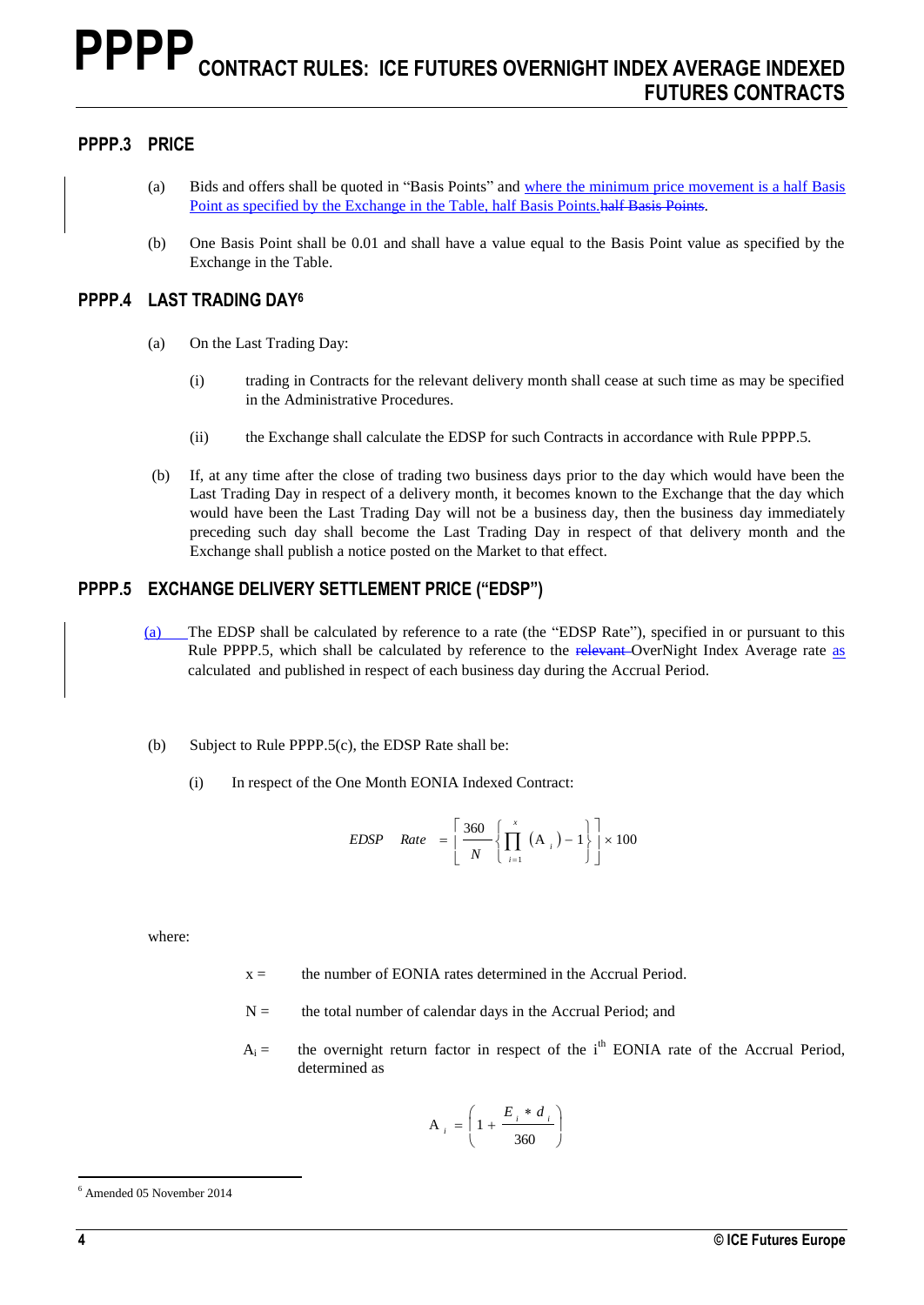and rounded to eight decimal places, where:

- $E_i =$  the i<sup>th</sup> EONIA rate of the Accrual Period, expressed in such a way that for a rate of 5% per annum,  $E_i = 0.05$ .
- $d_i =$  the number of days that Ei is applied, such that  $d_i$  represents the number of calendar days between the day in respect of which the rate  $E_i$  is determined and the next day on which an EONIA rate is published.
- (ii) In respect of the One Month SONIA Indexed Contract the EDSP Rate shall be the arithmetic average of the daily SONIA rate for the delivery month:

$$
EDSP Rate = \left[\frac{\sum_{i=1}^{n} S_i}{N}\right] X 100
$$

where:

 $S_i =$  the *i*<sup>th</sup> SONIA Rate of the Accrual Period, expressed in such a way that for a rate of 1% per annum,  $S_i=0.01$ .

 $N =$  the total number of calendar days in the Accrual Period; and

for calendar days on which the SONIA rate is not computed (e.g., Saturdays, Sundays and bank holidays) the rate shall be the rate determined on the most recent business day for which a rate was determined:

- (c) The Exchange may at its discretion resolve, prior to five business days prior to the commencement of the Accrual Period in respect of a delivery month, that the reference rate used to determine the EDSP Rate in accordance with Rule PPPP.5(b)(i) & PPPP.5(b)(ii) shall be a rate other than EONIA or SONIA respectively and, subject always to the proviso that the EDSP rate shall be calculated with reference to over-night interest rates on in euro denominated deposits the relevant currency, as the case may be, generally available in the interbank market during the Accrual Period. Any such determination by the Exchange shall be the subject of a notice posted on the Market.
- (d) The EDSP shall be a figure calculated in accordance with the formula:

100.00 - R

where  $R =$  the EDSP Rate, save as provided in Rule PPPP.5(e).

- (e) With respect to PPPP.5(b)(i) W where the EDSP Rate is not an exact multiple of 0.001, it will be rounded to the nearest 0.001 or, where the EDSP Rate is an exact uneven multiple of 0.0005, to the nearest lower 0.001. With respect to PPPP.5(b)(ii) where the EDSP Rate is not an exact multiple of 0.0001, it will be rounded to the nearest 0.0001 or, where the EDSP Rate is greater than or equal to 0.00005, it will be rounded up to the nearest 0.0001.
- (f) The Exchange shall publish a provisional EDSP and the final EDSP at such times as are specified in the Administrative Procedures. The final EDSP shall be final and binding for all purposes.

#### **PPPP.6 ERRORS IN AN EONIA OVERNIGHT INDEX AVERAGE RATE**

(a) If not later than thirty minutes after the provisional EDSP for a particular delivery month is first published, any member of the Exchange notifies Exchange officials of, or there otherwise comes to the attention of Exchange officials, an alleged or apparent error in a relevant EONIA OverNight Index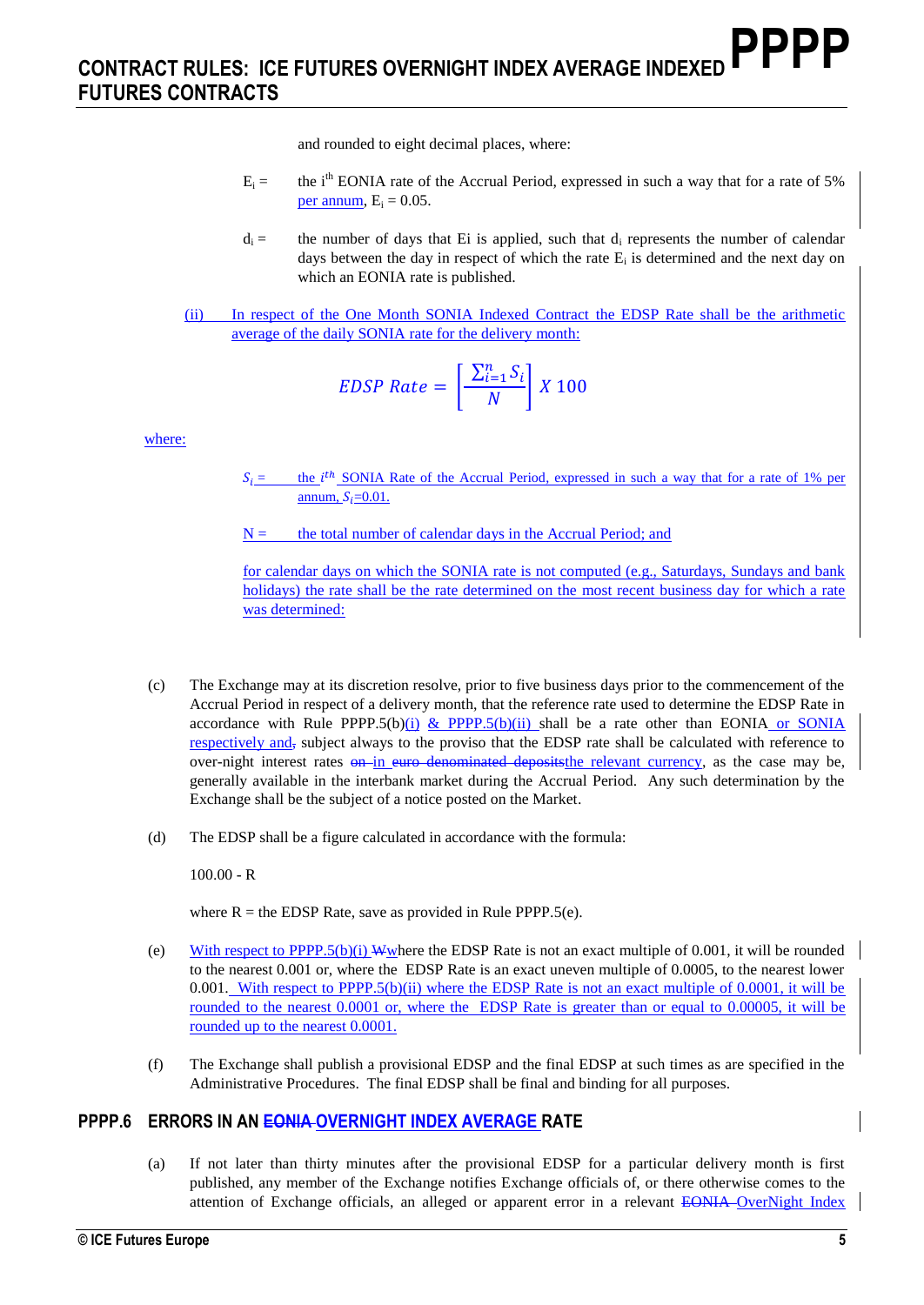Average rate due to any cause whatsoever, then Exchange officials shall request the European Central Bankrelevant Benchmark Administrator to investigate such alleged or apparent error. If the European Central Bankrelevant Benchmark Administrator corrects a relevant EONIA OverNight Index Average rate affected thereby, Exchange officials shall calculate or re-calculate (as the case may be) the EDSP Rate and the EDSP in accordance therewith. No correction shall be accepted and no re-calculation of the EDSP Rate and EDSP shall be made by Exchange officials in respect of any error notified to Exchange officials or coming to their attention after the expiry of such thirty minute period.

- (b) No correction to an EONIA OverNight Index Average rate shall be accepted and no re-calculation of the EDSP shall be made other than as may be allowed for in Rule PPPP.6(a).
- (c) Neither the Exchange nor Exchange officials shall have any liability whatsoever in respect of any decision as to whether or not to correct an EONIA-OverNight Index Average rate or as to the amount of any correction, or as to whether or not to re-calculate the EDSP.

#### **PPPP.7 PAYMENT**

- (a) In respect of each lot comprised in a Contract the following payments shall be made by the time on the Settlement Day specified by the Exchange in the Administrative Procedures:
	- (i) where the EDSP exceeds the Contract price, payment by the Seller to the Clearing House or payment by the Clearing House to the Buyer, or both (as the case may require), and
	- (ii) where the Contract price exceeds the EDSP, payment by the Buyer to the Clearing House or payment by the Clearing House to the Seller, or both (as the case may require),

of an amount calculated by multiplying the difference in Basis Points between the EDSP and the Contract price by the value per lot of one Basis Point as specified in the Table.

#### **PPPP.8 DEFAULT IN PERFORMANCE**

- (a) A Buyer or Seller other than the Clearing House shall be in default in performance where:
	- (i) he fails to fulfil in accordance with these Contract Rules, the Regulations and the Administrative Procedures and the Clearing House Rules his obligations under a Contract by the time and in the manner prescribed; or
	- (ii) he fails to pay any sum due to the Clearing House in respect of a registered Contract by the time specified in these Contract Rules or in the Administrative Procedures or under the Regulations; or
	- (iii) in the reasonable opinion of the Clearing House he is otherwise in default.
- (b) Subject to the default rules of the Clearing House, in the event of a default in performance by a Buyer or a Seller in respect of a registered Contract, the Exchange shall, at the request of the Clearing House, forthwith fix a price for invoicing back and each lot in issue shall be invoiced back at that price. Such price may at the Exchange's absolute discretion take account of any compensation that the Exchange may consider should be paid by or to the Buyer or Seller, as applicable.

#### **PPPP.9 FORCE MAJEURE**

(a) Subject to any steps taken at any time by the Exchange under emergency powers in the Regulations and subject to the default rules of the Clearing House, a Seller or a Buyer shall be liable to perform his obligations in respect of a lot comprised in a Contract by the due time therefor, notwithstanding that he may be or is likely to be prevented from so doing by any event beyond his reasonable control including without limitation, any act of God, strike, lockout, war, armed conflict, use of force by authority of the United Nations, fire, riot or civil commotion, combination of workmen, act of terrorism, breakdown of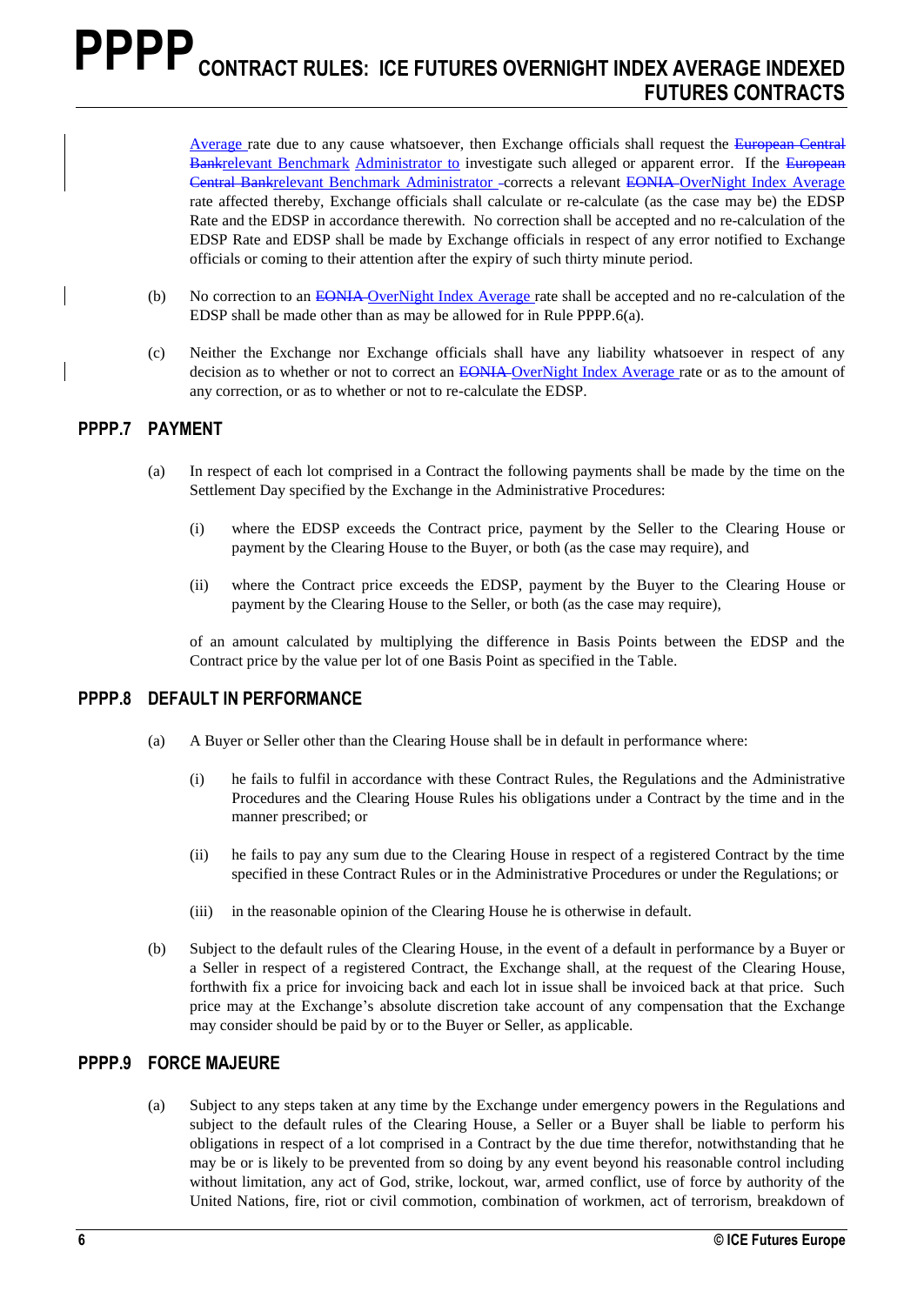machinery, unavailability or restriction of computer or data processing facilities or energy supplies or bank transfer systems.

#### **PPPP.10 [NOT USED]**

- **PPPP.11 [NOT USED]**
- **PPPP.12 [NOT USED]**

### **PPPP.13 [NOT USED] PPPP.14 STATEMENT IN RELATION TO THE EDSP<sup>7</sup>**

(a) The Exchange draws the following statement to the attention of potential users of its One Month EONIA Indexed Contract. Members should ensure that their clients are made aware of the statement.

"Statement in relation to the EDSP

The Exchange Delivery Settlement Price ("EDSP") of the One Month EONIA Indexed Contract is calculated on the basis of the relevant EONIA rates as described in the relevant Contract Rule. Potential users of the One Month EONIA Indexed Contract made available on ICE Futures Europe should familiarise themselves with the relevant Contract Rules of the One Month EONIA Indexed Contract. Potential users should note that, whilst the relevant EONIA rates are publicly available, the detailed calculation procedures in relation to those rates are not published.

Potential users should be aware that EONIA rates to be used in the calculation of a final EDSP will be amended only where the European Central Bank ("ECB")Benchmark Administrator indicates to the Exchange that there is an error in such EONIA rates before the Exchange publishes that final EDSP. In that event, and subject to the relevant Contract Rules of the One Month EONIA Indexed Contract, the requisite corrections to all relevant EONIA rates will be made in order to calculate such final EDSP.

The contracts have a standardised basis point value so that, for hedging purposes, a calculation will need to be made in relation to the hedge ratio to take into account any mismatch between the standardised basis point value and the actual basis point value of the position being hedged, determined by the actual number of days in the accrual period."

(b) The Exchange draws the following statement to the attention of potential users of its One Month SONIA Indexed Contract. Members should ensure that their clients are made aware of the statement.

"Statement in relation to the EDSP

The Exchange Delivery Settlement Price ("EDSP") of the One Month SONIA Indexed Contract is calculated on the basis of the relevant SONIA rates as described in the relevant Contract Rule. Potential users of the One Month SONIA Indexed Contract made available on ICE Futures Europe should familiarise themselves with the relevant Contract Rules of the One Month SONIA Indexed Contract. Potential users should note that, whilst the relevant SONIA rates are publicly available, the detailed calculation procedures in relation to those rates are not published.

Potential users should be aware that SONIA rates to be used in the calculation of a final EDSP will be amended only where the Benchmark Administrator indicates to the Exchange that there is an error in such SONIA rates before the Exchange publishes that final EDSP. In that event, and subject to the relevant Contract Rules of the One Month SONIA Indexed Contract, the requisite corrections to all relevant SONIA rates will be made in order to calculate such final EDSP.

 $\overline{a}$ <sup>7</sup> Amended 7 January 2015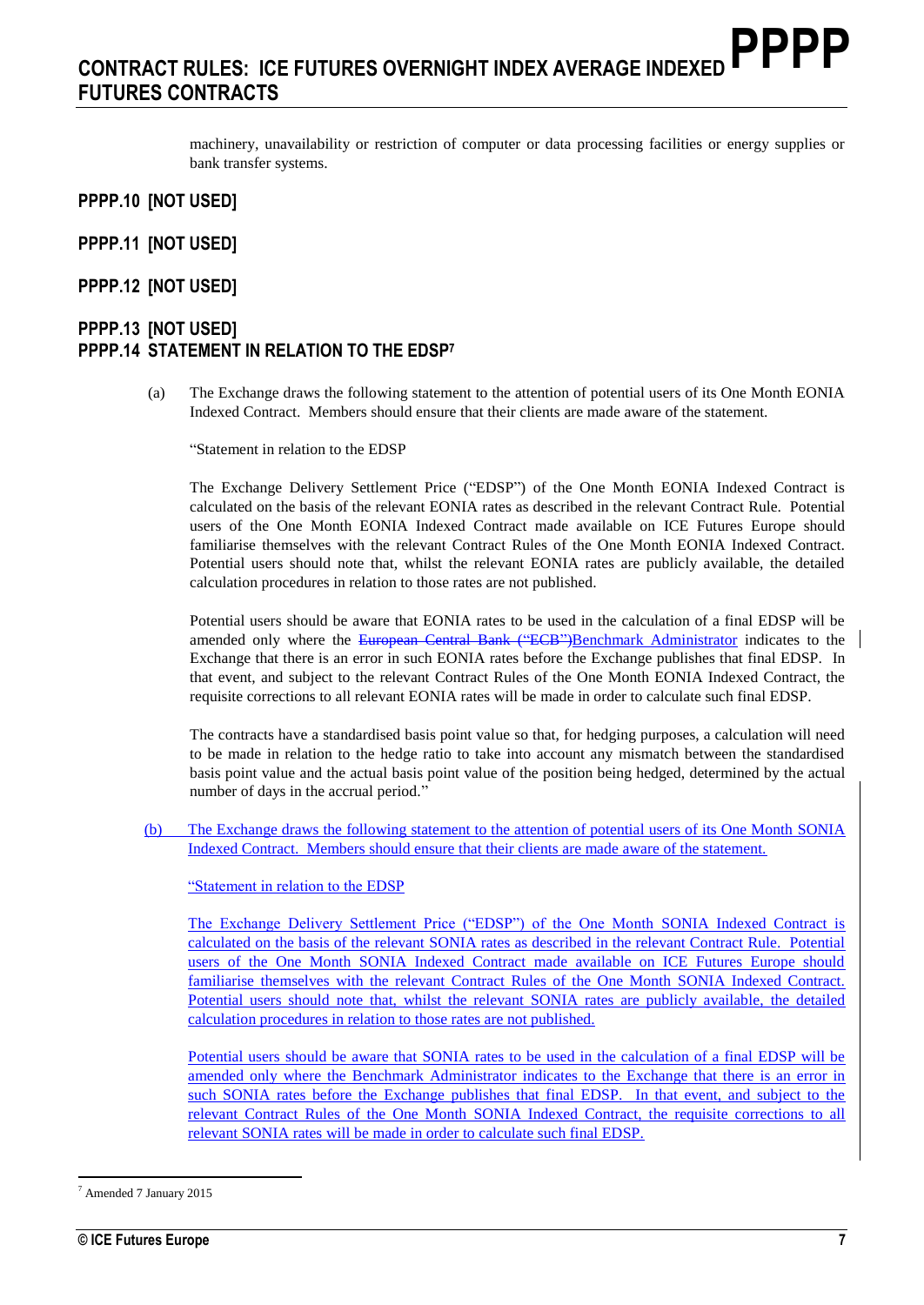The contracts have a standardised basis point value so that, for hedging purposes, a calculation will need to be made in relation to the hedge ratio to take into account any mismatch between the standardised basis point value and the actual basis point value of the position being hedged, determined by the actual number of days in the accrual period."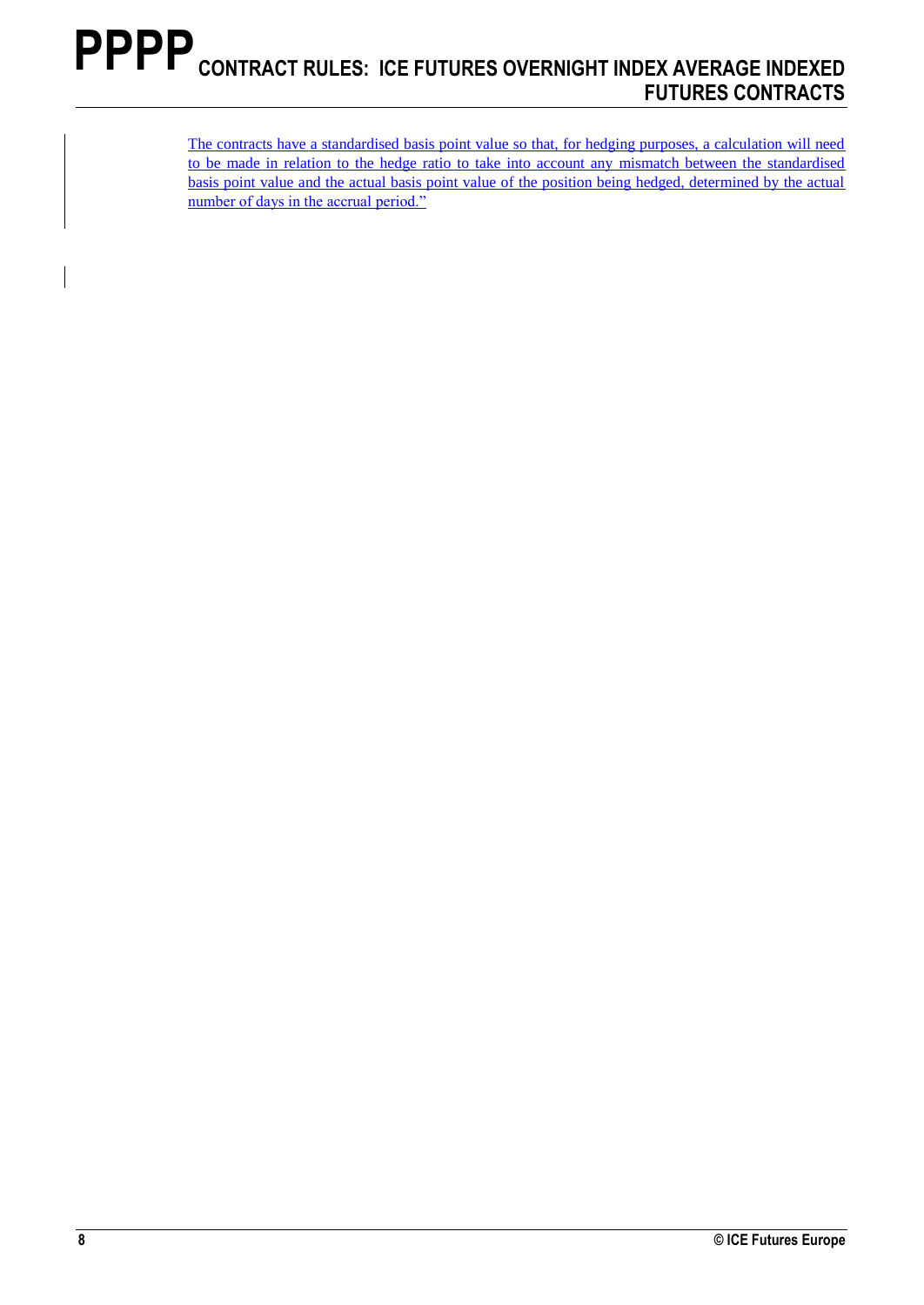## **TABLE**

# **CONTRACT DETAILS SPECIFIED BY THE EXCHANGE FOR ICE FUTURES OVERNIGHT INDEX AVERAGE INDEXED FUTURES CONTRACTS<sup>8</sup>**

# **SECTION A:**

| Contract                              | <b>One Month EONIA</b>                  |
|---------------------------------------|-----------------------------------------|
|                                       |                                         |
| Currency specified by the             | Euro $\epsilon$                         |
| <b>Exchange</b>                       |                                         |
| Period specified by the               | One Month                               |
| <b>Exchange</b>                       |                                         |
| Unit of trading                       | €3,000,000                              |
| <b>Delivery months</b>                | All calendar months                     |
| No. of delivery months                | A maximum of twelve consecutive months  |
| available for trading                 |                                         |
| <b>Basis Point value</b> <sup>9</sup> | €25.00                                  |
|                                       | per lot                                 |
| <b>Minimum price movement</b>         | Half Basis Point ( $E$ 12.50)           |
| (Value)                               |                                         |
| <b>Minimum EDSP Price</b>             | 0.001%                                  |
| <b>Increment</b>                      |                                         |
| Quotation                             | 100.00 minus                            |
|                                       | rate of interest                        |
|                                       | Last Business Day of the Calendar Month |
| <b>Last Trading Day</b>               |                                         |
| <b>Interest rate basis</b>            | Actual days/360                         |
|                                       |                                         |

 $\overline{a}$ <sup>8</sup> Amended 7 January 2015

<sup>&</sup>lt;sup>9</sup> A one Basis Point change in price has a value equal to the Basis Point value. In respect of Contracts for a one month period, this is equal to the change in gross interest on the unit of trading for 30 days resulting from a 0.01% change in the interest rate i.e. Basis Point value =  $\frac{0.01}{8} \times \frac{30}{8}$  Unit of trading. 100 30 360  $\frac{.01}{\cdot} \times \frac{.30}{\cdot} \times$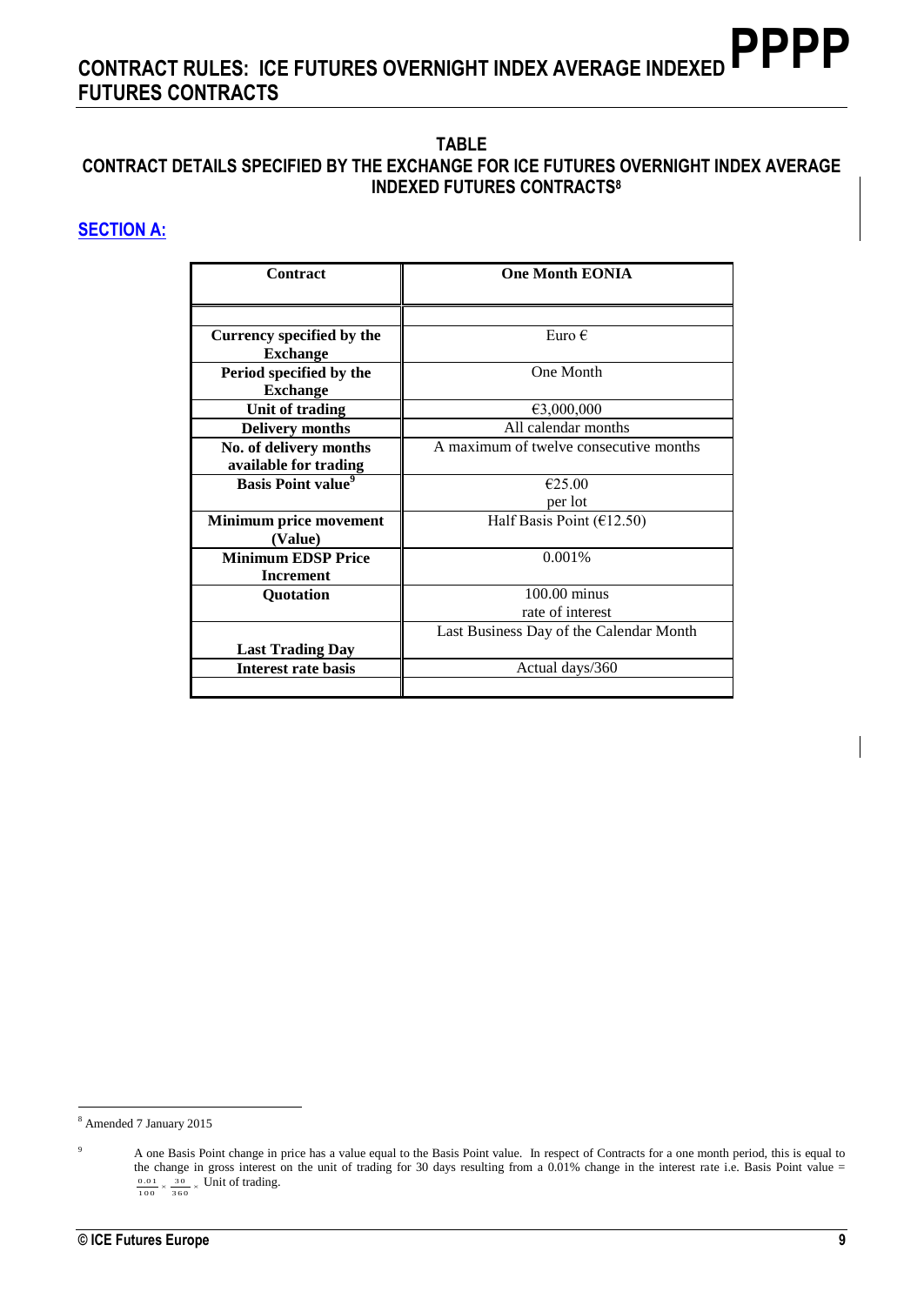# **SECTION B:**

| <b>Contract</b>                        | <b>One Month SONIA</b>                         |
|----------------------------------------|------------------------------------------------|
|                                        |                                                |
|                                        |                                                |
|                                        |                                                |
| <b>Currency specified by the</b>       | Sterling £                                     |
| <b>Exchange</b>                        |                                                |
| <b>Period specified by the</b>         | <b>One Month</b>                               |
| <b>Exchange</b>                        |                                                |
| <b>Unit of trading</b>                 | £3,000,000                                     |
| <b>Delivery months</b>                 | All calendar months                            |
| <b>No. of delivery months</b>          | A maximum of twenty four consecutive months    |
| available for trading                  |                                                |
| <b>Basis Point value</b> <sup>10</sup> | £25.00                                         |
|                                        | per lot                                        |
| <b>Minimum price movement</b>          | Half Basis Point (£12.50)                      |
| (Value)                                |                                                |
| <b>Minimum EDSP Price</b>              | 0.0001%                                        |
| <b>Increment</b>                       |                                                |
| <b>Quotation</b>                       | 100.00 minus                                   |
|                                        | rate of interest                               |
|                                        |                                                |
| <b>Last Trading Day</b>                | <b>Last Business Day of the Calendar Month</b> |
| <b>Interest rate basis</b>             | Actual days/365F                               |
|                                        |                                                |

<sup>10</sup> A one Basis Point change in price has a value equal to the Basis Point value. In respect of Contracts for a one month period, this is equal to the change in gross interest on the unit of trading for a calendar month resulting from a 0.01% change in the interest rate i.e. Basis Point value  $\frac{0.01}{2.00}$  $\frac{0.01}{100} \times \frac{1}{12}$  $\frac{1}{12}$  × Unit of Trading.

 $10$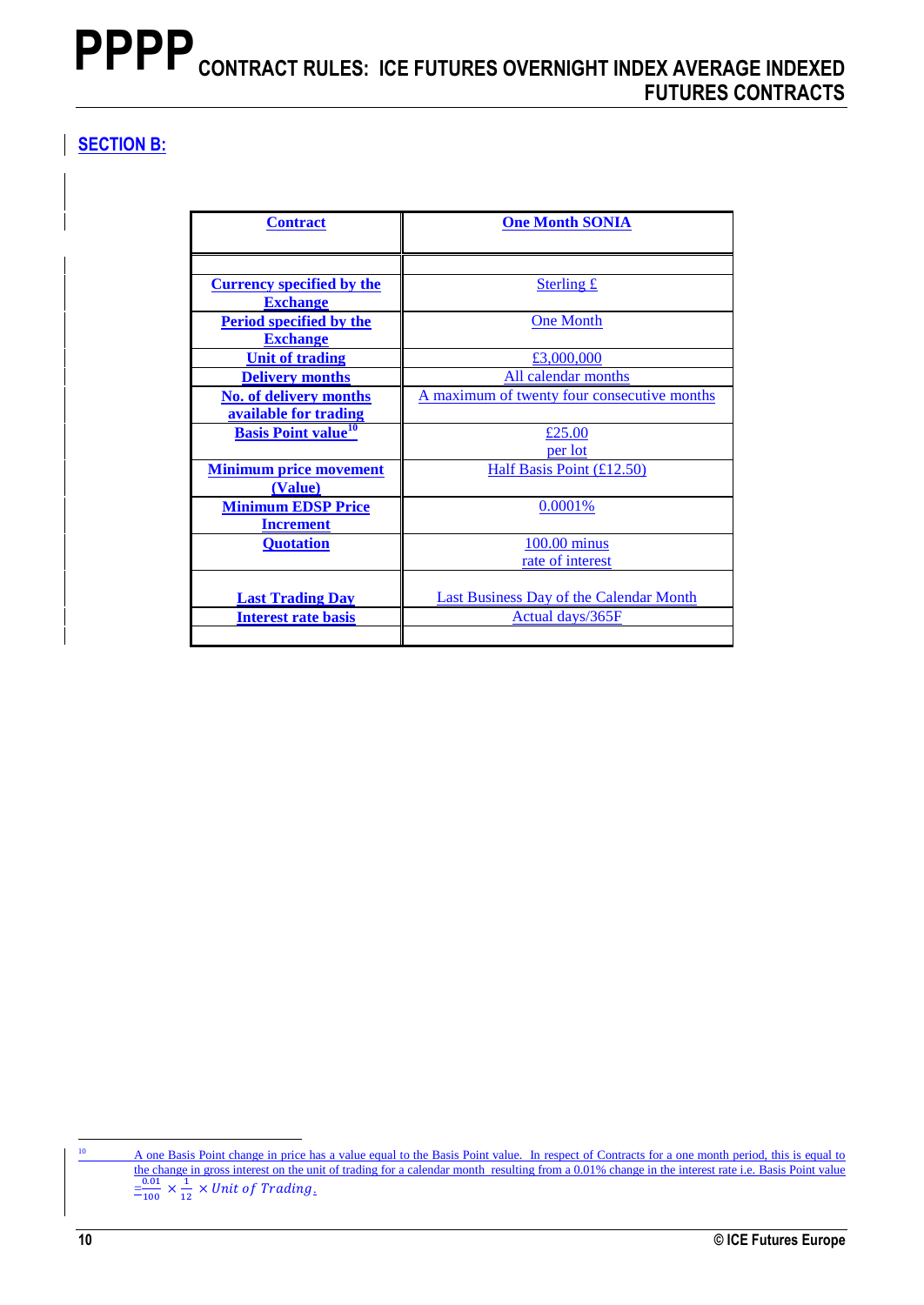**SECTION QQQQ - PROCEDURES: ICE FUTURES OVERNIGHT INDEX AVERAGE INDEXED FUTURES CONTRACTS**

| QQQQ.0 | Interpretation         |
|--------|------------------------|
| QQQQ.1 | Price                  |
| QQQQ.2 | Timetable <sup>1</sup> |

 $\overline{a}$ 

**QQQQ**

<sup>1</sup> Amended 05 November 2014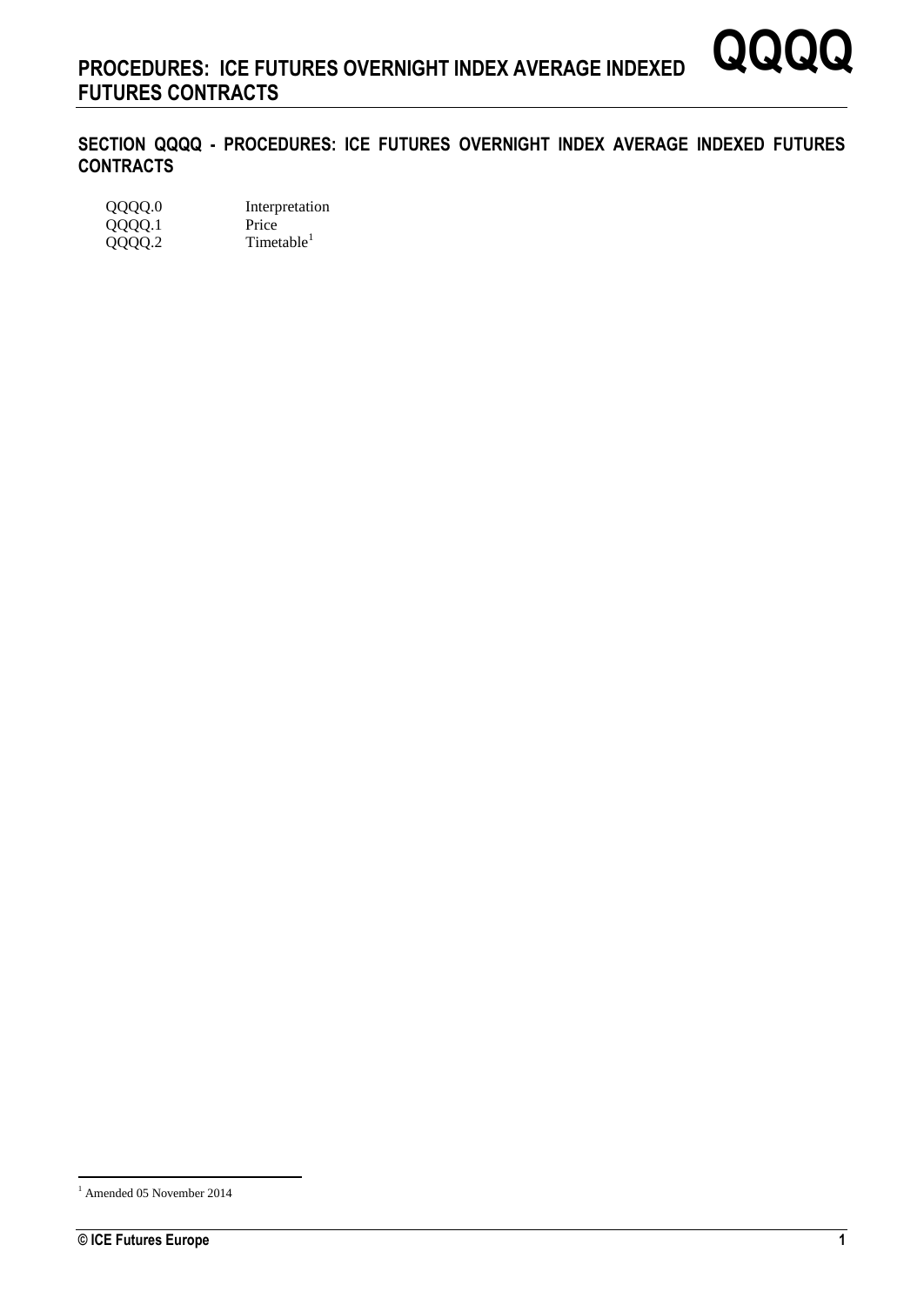#### **QQQQ.0 INTERPRETATION**

All defined terms as set out in Rule PPPP shall apply to this Rule QQQQ.

### **QQQQ.1 PRICE**

The minimum price fluctuation shall be one half Basis Point. The minimum price fluctuation shall be one half Basis Point, as set out in the Table in Rule PPPP for the respective Contract and delivery month.

#### **QQQQ.2 TIMETABLE<sup>2</sup>**

#### **Last Trading Day**

Contracts in the Table in Rule PPPP:

18:00 hours (Brussels Time) Trading will cease for Contracts in the current delivery month to which Section A of the Table in Rule PPPP will ceaseapplies.

18:00 hours (London Time)

Trading will cease for Contracts in the current delivery month to which Section

The last time for notification to Exchange officials of an error or alleged error

As soon as reasonably practical after 18:00 hours (London time), in relation to Contracts to which Section A of the Table in Rule PPPP applies

The Exchange will publish a provisional EDSP.

B of the Table in Rule PPPP applies.

As soon as reasonably practical after 09:00 hours (London time) on the next business day after the Last Trading Day, in relation to Contracts to which Section B of the Table in Rule PPPP applies

The Exchange will publish a provisional EDSP.

30 minutes after the publication of the provisional EDSP

As soon as reasonably practicable following the 30 minute period referred to above

The Exchange will publish the final EDSP.

of a kind falling to be dealt with under Rule PPPP.6(a).

 $\overline{a}$ 

<sup>2</sup> Amended 05 November 2014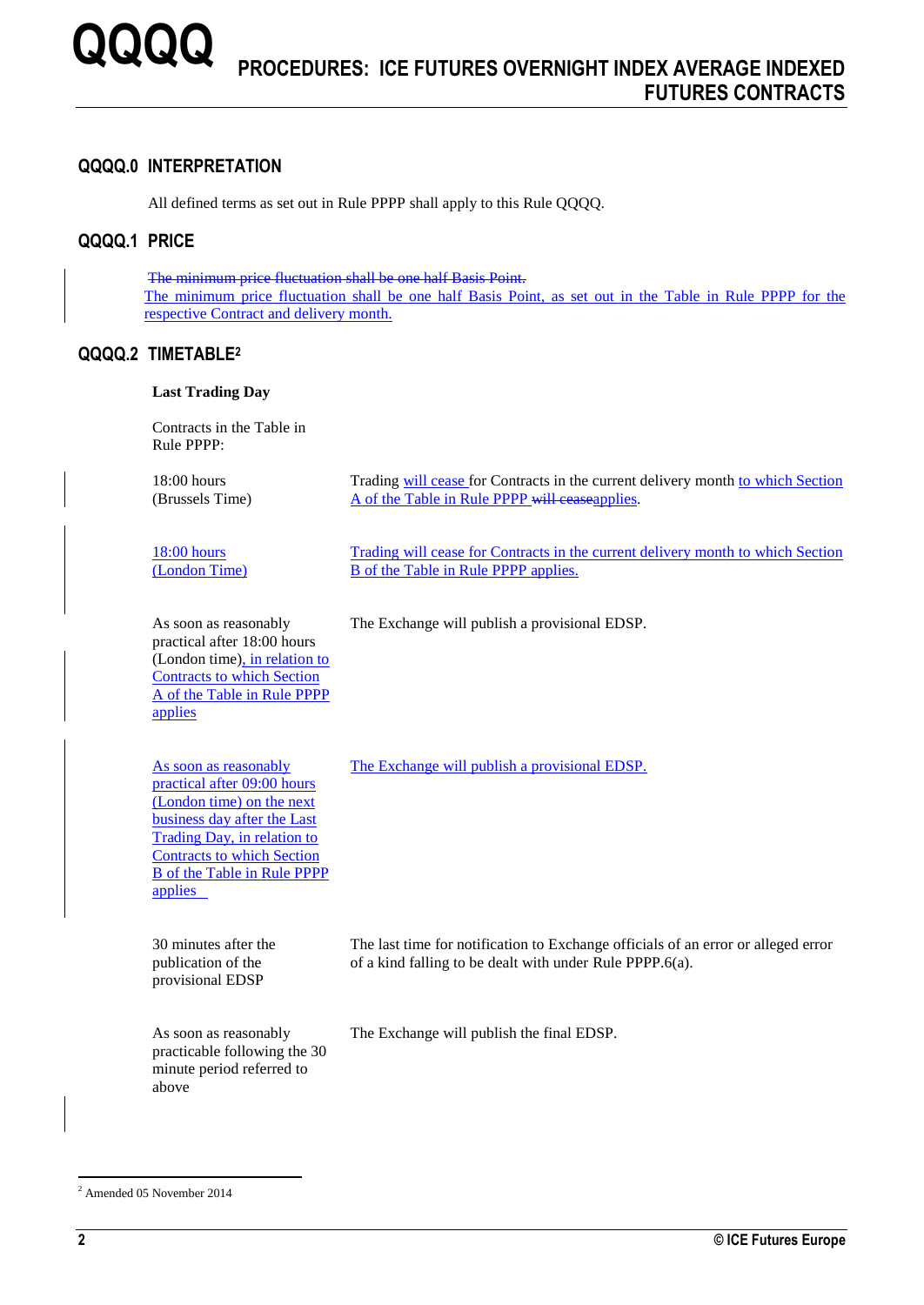#### **Settlement Day**

By 10:00 hours (London time)

All payments required by Rule PPPP.7(a) to be made by the Buyer and the Seller shall have been completed.